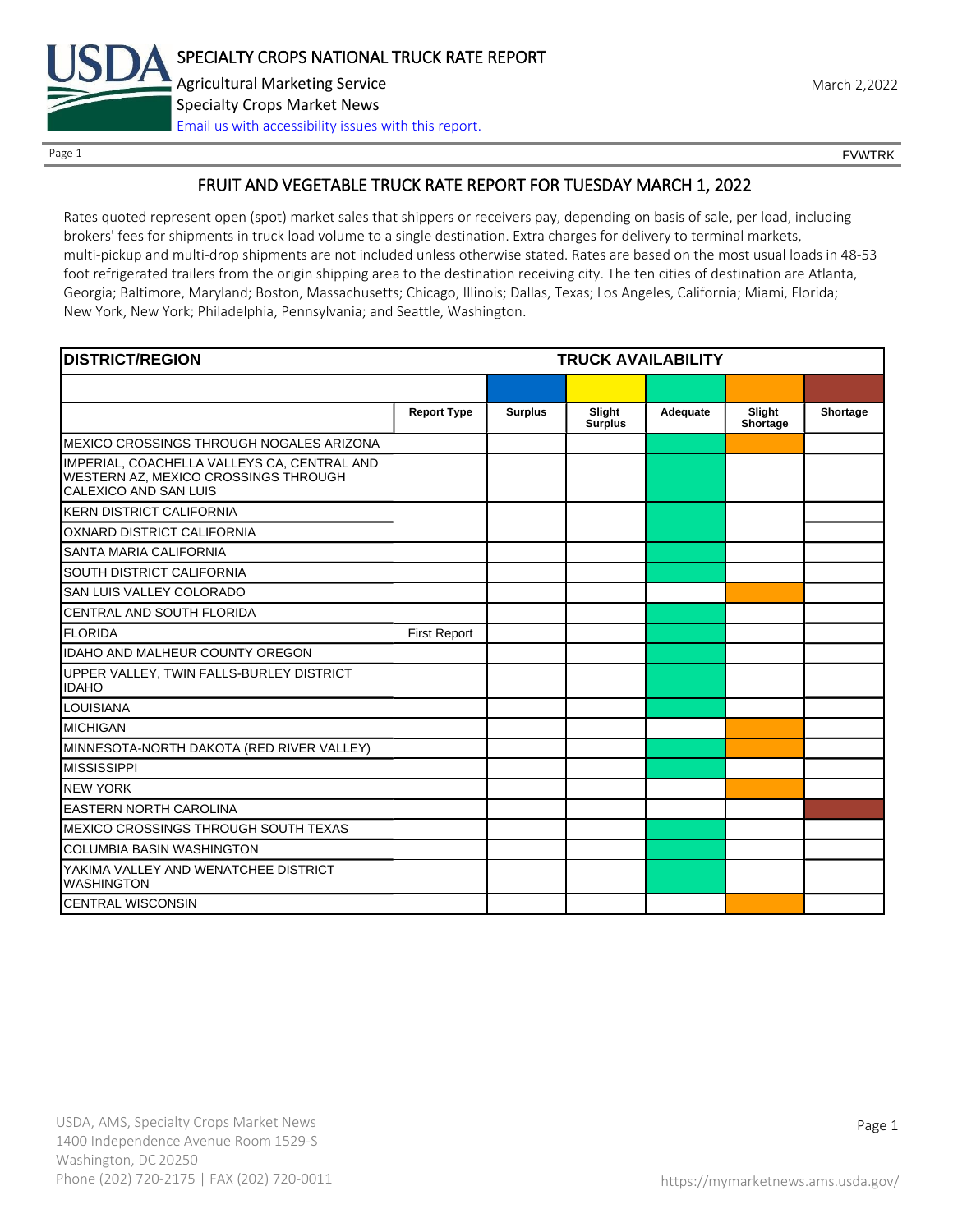

# PRICES FOR TUESDAY MARCH 1, 2022

In areas where rates are based on package rates, per-load rates were derived by multiplying the package rate by the number of packages in the most usual load in a 48-53 foot trailer.

# PERCENTAGE OF CHANGE FROM TUESDAY FEBRUARY 22, 2022 SHOWN IN ()

#### MEXICO CROSSINGS THROUGH NOGALES ARIZONA

#### --BEANS, ROUND GREEN TYPE, CORN, SWEET, CUCUMBERS, EGGPLANT, GRAPEFRUIT, HONEYDEWS, ORANGES, SQUASH, TOMATILLOS, TOMATOES, TOMATOES, CHERRY, TOMATOES, GRAPE TYPE, TOMATOES, PLUM TYPE AND WATERMELONS

|                 | RANGE     | <b>MOSTLY</b> |        |
|-----------------|-----------|---------------|--------|
| Slight Shortage | 6400-6500 |               | $(+7)$ |
| Adequate        | 7500-7700 |               | (-2)   |
| Adequate        | 8500-8700 |               | $(+1)$ |
| Adequate        | 5500-6200 |               | $(-4)$ |
| Adequate        | 3400-3600 | 3500-3600     | (0)    |
| Adequate        | 1600-1900 |               | $(+3)$ |
| Adequate        | 7500-7600 |               | $(-2)$ |
| Adequate        | 8000-8500 | 8000-8200     | $(-5)$ |
| Adequate        | 7800-8000 | 7800-7800     | $(-1)$ |
|                 |           |               |        |

IMPERIAL, COACHELLA VALLEYS CA, CENTRAL AND WESTERN AZ, MEXICO CROSSINGS THROUGH CALEXICO AND SAN LUIS

#### --ANISE, BOK CHOY, BROCCOLI, CABBAGE/ FRESH CUT, CAULIFLOWER, CELERY, CHINESE CABBAGE, CILANTRO, ENDIVE, ESCAROLE, GREENS, KALE, LEEKS, LETTUCE, GREEN LEAF, LETTUCE, ICEBERG, LETTUCE, RED LEAF, LETTUCE, ROMAINE, PARSLEY AND SPINACH

|                  |          | RANGE      | MOSTLY    |         |
|------------------|----------|------------|-----------|---------|
| Atlanta          | Adequate | 6700-8700  | 7800-8100 | $(-3)$  |
| <b>Baltimore</b> | Adequate | 8000-10000 | 8800-9200 | $(-4)$  |
| Chicago          | Adequate | 6000-8100  | 6800-7200 | (-8)    |
| Dallas           | Adequate | 5000-7500  | 6200-6600 | $(-3)$  |
| Los Angeles      | Adequate | 1500-1800  | 1500-1700 | $(-3)$  |
| New York         | Adequate | 8500-10700 | 9200-9800 | $(-4)$  |
| Seattle          | Adequate | 4500-5800  | 5000-5400 | $(+12)$ |

# KERN DISTRICT CALIFORNIA

#### --CARROTS

|           |          | RANGE      | <b>MOSTLY</b> |  |
|-----------|----------|------------|---------------|--|
| Atlanta   | Adequate | 6900-8900  | 8000-8300     |  |
| Baltimore | Adequate | 8200-10200 | 9000-9300     |  |
| Boston    | Adequate | 8700-10700 | 9400-9800     |  |
| Chicago   | Adequate | 6200-8300  | 7000-7400     |  |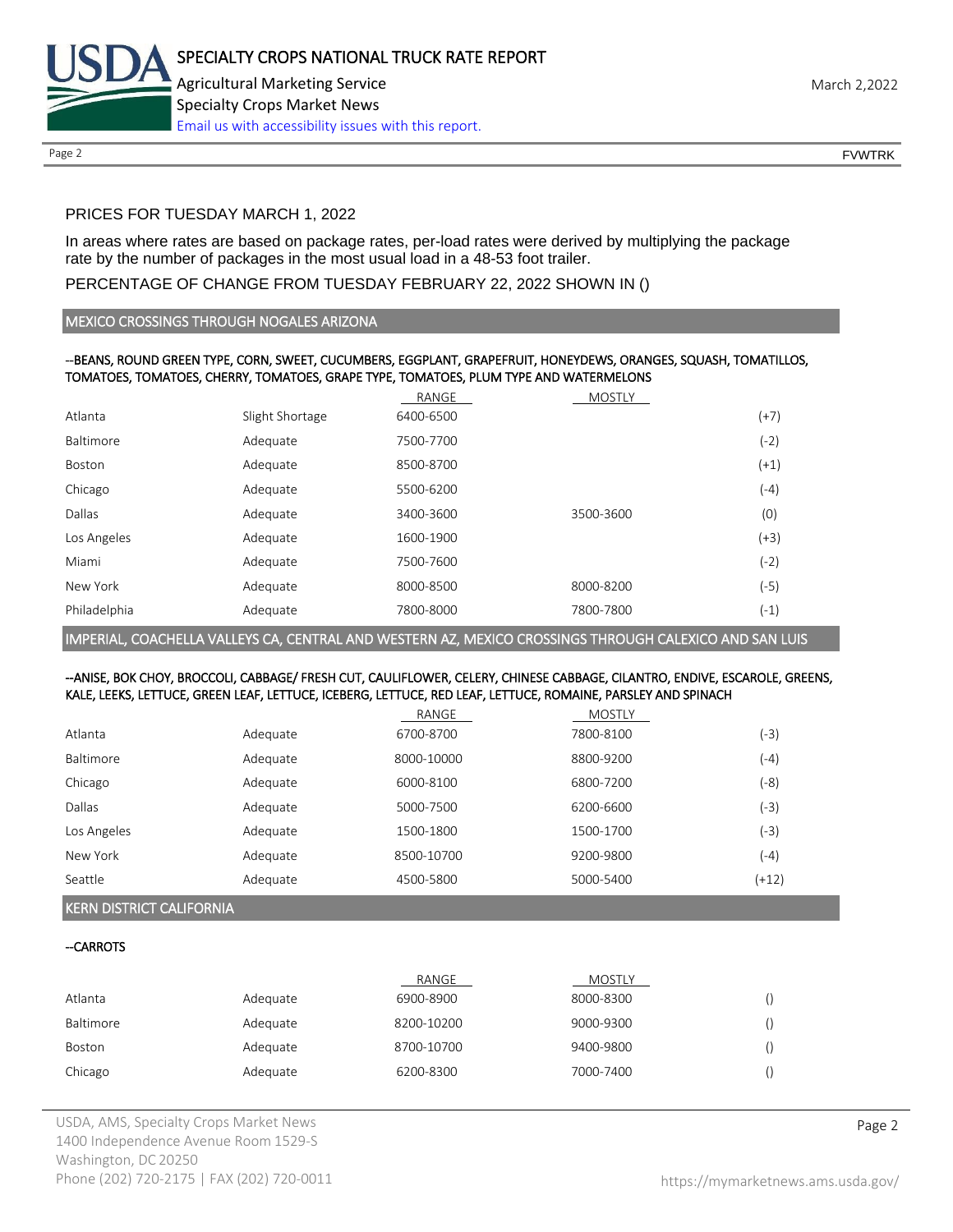

Agricultural Marketing Service **March 2,2022** March 2,2022

Specialty Crops Market News

[Email us with accessibility issues with this report.](mailto:mars@ams.usda.gov?subject=508%20Inquiry/Report)

| Page 3                              |                                           |                                                                                                |               |                  | <b>FVWTRK</b> |
|-------------------------------------|-------------------------------------------|------------------------------------------------------------------------------------------------|---------------|------------------|---------------|
| Dallas                              | Adequate                                  | 5000-7700                                                                                      | 6400-6800     | $\left( \right)$ |               |
| <b>OXNARD DISTRICT CALIFORNIA</b>   |                                           |                                                                                                |               |                  |               |
|                                     |                                           | --ARTICHOKES, CABBAGE/ FRESH CUT, CELERY, CILANTRO, GREENS, KALE, LETTUCE, ROMAINE AND PARSLEY |               |                  |               |
|                                     |                                           | RANGE                                                                                          | <b>MOSTLY</b> |                  |               |
| Atlanta                             | Adequate                                  | 6900-9000                                                                                      | 8000-8300     | $(-3)$           |               |
| Baltimore                           | Adequate                                  | 8200-10000                                                                                     | 9000-9300     | $(-4)$           |               |
| Chicago                             | Adequate                                  | 6200-8300                                                                                      | 7000-7400     | $(-8)$           |               |
| Dallas                              | Adequate                                  | 5000-7700                                                                                      | 6400-6800     | $(-3)$           |               |
| Los Angeles                         | Adequate                                  | 1200-1500                                                                                      |               | $(-18)$          |               |
| Philadelphia                        | Adequate                                  | 8200-10400                                                                                     | 9100-9500     | $(-5)$           |               |
| SANTA MARIA CALIFORNIA              |                                           |                                                                                                |               |                  |               |
| -- BROCCOLI, CAULIFLOWER AND CELERY |                                           |                                                                                                |               |                  |               |
|                                     |                                           | RANGE                                                                                          | <b>MOSTLY</b> |                  |               |
| Baltimore                           | Adequate                                  | 8200-10200                                                                                     | 9000-9300     | $(-3)$           |               |
| Boston                              | Adequate                                  | 9300-11000                                                                                     | 9800-10200    | $(-5)$           |               |
| Chicago                             | Adequate                                  | 6200-8300                                                                                      | 7000-7400     | $(-8)$           |               |
| Dallas                              | Adequate                                  | 5000-7700                                                                                      | 6400-6800     | $(-3)$           |               |
| New York                            | Adequate                                  | 8700-10700                                                                                     | 9400-9800     | $(-5)$           |               |
| Philadelphia                        | Adequate                                  | 8200-10400                                                                                     | 9100-9500     | $(-6)$           |               |
| SOUTH DISTRICT CALIFORNIA           |                                           |                                                                                                |               |                  |               |
|                                     | -- AVOCADOS, LEMONS, ORANGES AND TANGELOS |                                                                                                |               |                  |               |
|                                     |                                           | RANGE                                                                                          | <b>MOSTLY</b> |                  |               |
| Atlanta                             | Adequate                                  | 7500-8700                                                                                      | 8000-8600     | $(-2)$           |               |
| Baltimore                           | Adequate                                  | 8700-10000                                                                                     | 8800-9300     | $(-4)$           |               |
| Boston                              | Adequate                                  | 9300-10700                                                                                     | 9600-10100    | $(-4)$           |               |
| Chicago                             | Adequate                                  | 6700-8100                                                                                      | 7300-7800     | $(-4)$           |               |
| Dallas                              | Adequate                                  | 6400-7500                                                                                      | 6500-7000     | $(-4)$           |               |
| Miami                               | Adequate                                  | 9300-10700                                                                                     | 9800-10300    | $(-4)$           |               |
| New York                            | Adequate                                  | 8900-10500                                                                                     | 9200-9700     | $(-4)$           |               |
| Philadelphia                        | Adequate                                  | 8700-10200                                                                                     | 9000-9500     | $(-5)$           |               |
| Seattle                             | Adequate                                  | 4800-5800                                                                                      | 5100-5600     | $(-4)$           |               |
| SAN LUIS VALLEY COLORADO            |                                           |                                                                                                |               |                  |               |
| -- POTATOES                         |                                           |                                                                                                |               |                  |               |
|                                     |                                           |                                                                                                |               |                  |               |

| Atlanta              | Slight Shortage                        | RANGE<br>4500-4950 | <b>MOSTLY</b> | (0) |        |
|----------------------|----------------------------------------|--------------------|---------------|-----|--------|
|                      | USDA, AMS, Specialty Crops Market News |                    |               |     | Page 3 |
|                      | 1400 Independence Avenue Room 1529-S   |                    |               |     |        |
| Washington, DC 20250 |                                        |                    |               |     |        |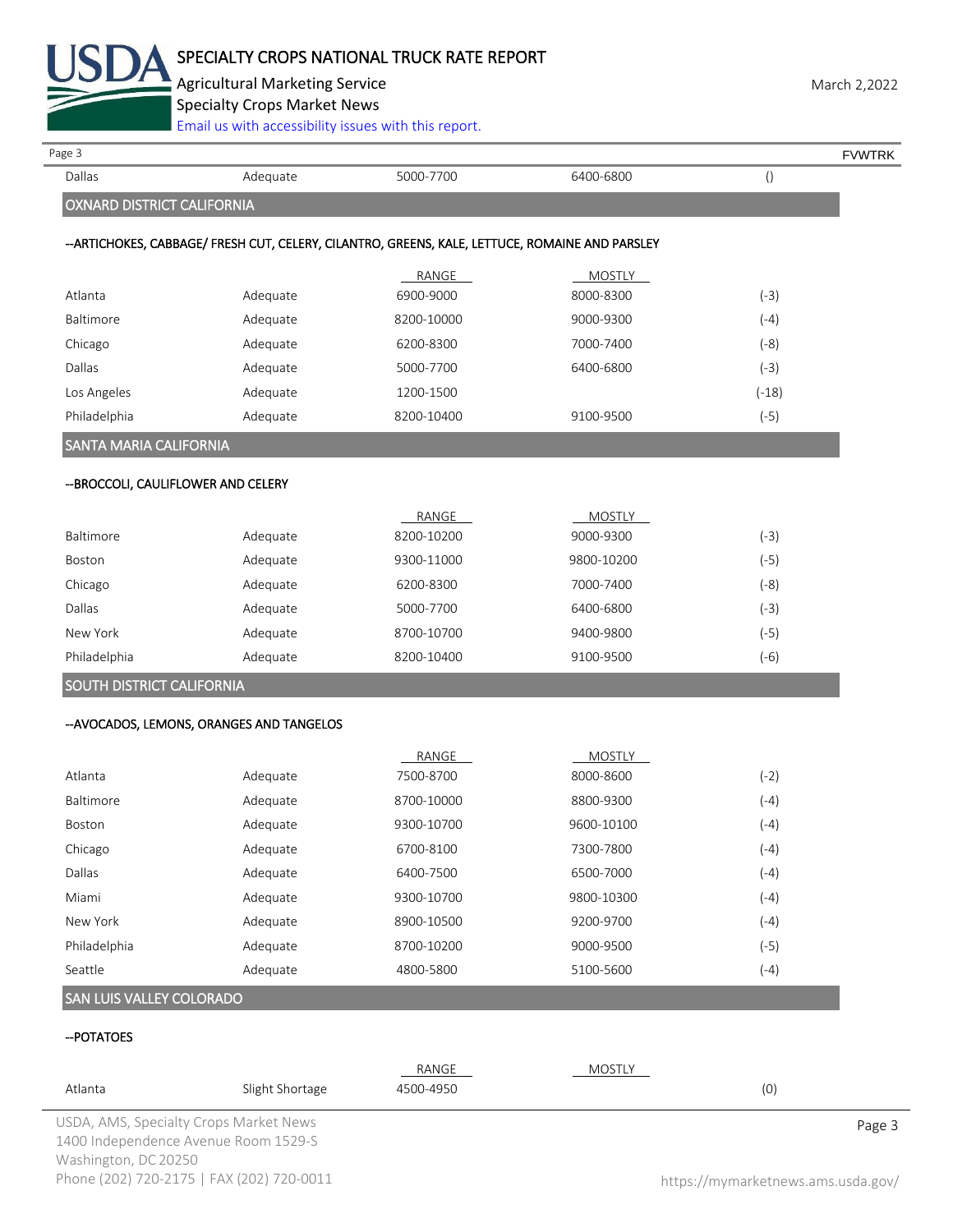

Agricultural Marketing Service **March 2,2022** March 2,2022 Specialty Crops Market News

[Email us with accessibility issues with this report.](mailto:mars@ams.usda.gov?subject=508%20Inquiry/Report)

| Page 4       |                 |           | <b>FVWTRK</b> |
|--------------|-----------------|-----------|---------------|
| Baltimore    | Slight Shortage | 6075-6525 | (0)           |
| Boston       | Slight Shortage | 6075-6525 | (0)           |
| Dallas       | Slight Shortage | 2250-2475 | (0)           |
| New York     | Slight Shortage | 6300-6750 | (0)           |
| Philadelphia | Slight Shortage | 6300-6750 | (0)           |
|              |                 |           |               |

CENTRAL AND SOUTH FLORIDA

#### --BEANS, CABBAGE, CORN, SWEET, CUCUMBERS, EGGPLANT, ENDIVE, ESCAROLE, OKRA, PEPPERS, BELL TYPE, PEPPERS, OTHER, RADISHES, SQUASH, YELLOW STRAIGHTNECK, SQUASH, ZUCCHINI, STRAWBERRIES, TOMATOES, CHERRY, TOMATOES, GRAPE TYPE AND TOMATOES, PLUM TYPE

|                                    |          | RANGE              | <b>MOSTLY</b> |                 |
|------------------------------------|----------|--------------------|---------------|-----------------|
| Atlanta                            | Adequate | 1300-1600          |               | $(-3)$          |
| <b>Baltimore</b>                   | Adequate | 2800-3000          |               | $(-3)$          |
| Boston                             | Adequate | 4000-4300          |               | $(+2)$          |
| Chicago                            | Adequate | 2600-3000          |               | $(+2)$          |
| New York                           | Adequate | 3700-4000          |               | $(+1)$          |
| Philadelphia                       | Adequate | 3500-3800          |               | $(+20)$         |
| <b>FLORIDA</b>                     |          |                    |               |                 |
| <b>FIRST REPORT</b><br>-- POTATOES |          |                    |               |                 |
| Atlanta                            | Adequate | RANGE<br>1200-1300 | <b>MOSTLY</b> | $\left(\right)$ |
|                                    |          |                    |               |                 |

| <b>IDAHO AND MALHEUR COUNTY OREGON</b> |          |           |  |  |
|----------------------------------------|----------|-----------|--|--|
| Philadelphia                           | Adequate | 3000-3200 |  |  |
| New York                               | Adequate | 3500-3700 |  |  |
| Miami                                  | Adequate | 650-700   |  |  |

# --ONIONS, DRY

|                                                |          | RANGE       | <b>MOSTLY</b> |     |
|------------------------------------------------|----------|-------------|---------------|-----|
| Atlanta                                        | Adequate | 7500-8075   |               | (0) |
| Baltimore                                      | Adequate | 7800-8500   |               | (0) |
| Boston                                         | Adequate | 8500-9350   |               | (0) |
| Chicago                                        | Adequate | 5000-5950   |               | (0) |
| Dallas                                         | Adequate | 5000-5950   |               | (0) |
| Los Angeles                                    | Adequate | 2125-2550   |               | (0) |
| Miami                                          | Adequate | 10000-10625 |               | (0) |
| New York                                       | Adequate | 8500-9350   |               | (0) |
| Philadelphia                                   | Adequate | 7800-8500   |               | (0) |
| UPPER VALLEY, TWIN FALLS-BURLEY DISTRICT IDAHO |          |             |               |     |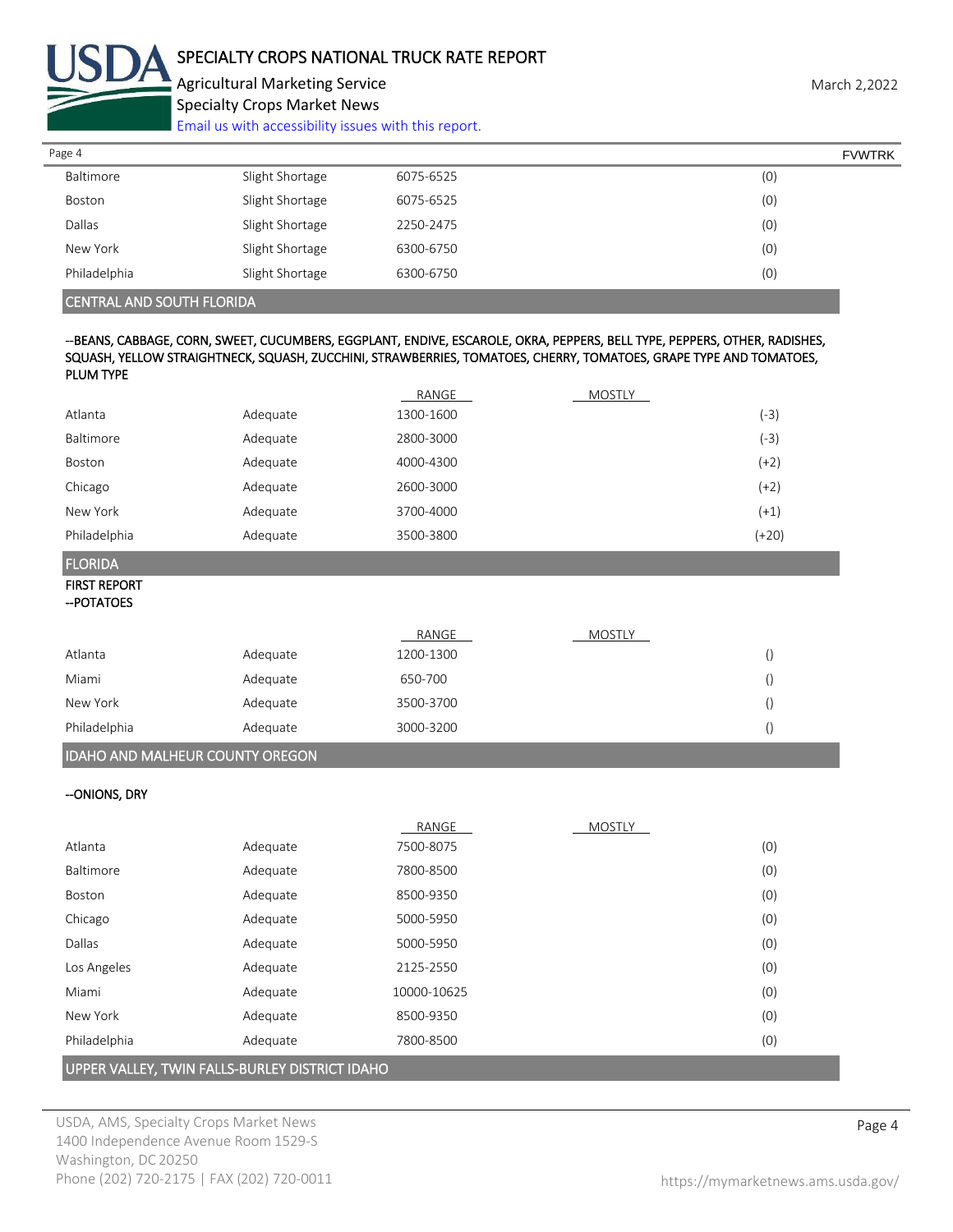

Agricultural Marketing Service **March 2,2022** March 2,2022 Specialty Crops Market News

[Email us with accessibility issues with this report.](mailto:mars@ams.usda.gov?subject=508%20Inquiry/Report)

Page 5 FOUNTRK And the set of the set of the set of the set of the set of the set of the set of the set of the set of the set of the set of the set of the set of the set of the set of the set of the set of the set of the s

| -- POTATOES                               |                 |            |               |         |
|-------------------------------------------|-----------------|------------|---------------|---------|
|                                           |                 | RANGE      | <b>MOSTLY</b> |         |
| Atlanta                                   | Adequate        | 7000-8000  |               | (0)     |
| Baltimore                                 | Adequate        | 7650-8500  |               | (0)     |
| Boston                                    | Adequate        | 9000-10000 |               | (0)     |
| Chicago                                   | Adequate        | 4000-5500  |               | (0)     |
| Dallas                                    | Adequate        | 4200-5500  |               | (0)     |
| Los Angeles                               | Adequate        | 2125-3200  |               | (0)     |
| Miami                                     | Adequate        | 8500-9500  |               | (0)     |
| New York                                  | Adequate        | 8500-9000  |               | (0)     |
| Philadelphia                              | Adequate        | 7650-9000  |               | (0)     |
| <b>LOUISIANA</b>                          |                 |            |               |         |
| --SWEET POTATOES                          |                 |            |               |         |
|                                           |                 | RANGE      | <b>MOSTLY</b> |         |
| Boston                                    | Adequate        | 5600-6400  | 6000-6200     | $(+3)$  |
| New York                                  | Adequate        | 5600-6200  | 5600-6000     | $(+2)$  |
| <b>MICHIGAN</b>                           |                 |            |               |         |
| --APPLES                                  |                 |            |               |         |
|                                           |                 | RANGE      | <b>MOSTLY</b> |         |
| Atlanta                                   | Slight Shortage | 3800-4200  |               | (0)     |
| Baltimore                                 | Slight Shortage | 3300-3500  |               | (0)     |
| Chicago                                   | Slight Shortage | 1200-1300  |               | (0)     |
| Dallas                                    | Slight Shortage | 3500-3700  |               | (0)     |
| New York                                  | Slight Shortage | 4000-4200  |               | (0)     |
| Philadelphia                              | Slight Shortage | 3800-4100  |               | (0)     |
| MINNESOTA-NORTH DAKOTA (RED RIVER VALLEY) |                 |            |               |         |
| -- POTATOES                               |                 |            |               |         |
|                                           |                 | RANGE      | <b>MOSTLY</b> |         |
| Atlanta                                   | Adequate        | 6020-6450  | 6450          | $(-12)$ |
| Boston                                    | Slight Shortage | 5805-7740  |               | $(-6)$  |
| Chicago                                   | Adequate        | 2580-3010  |               | $(-13)$ |
| Dallas                                    | Adequate        | 4730-6020  | 4730          | (0)     |
| <b>MISSISSIPPI</b>                        |                 |            |               |         |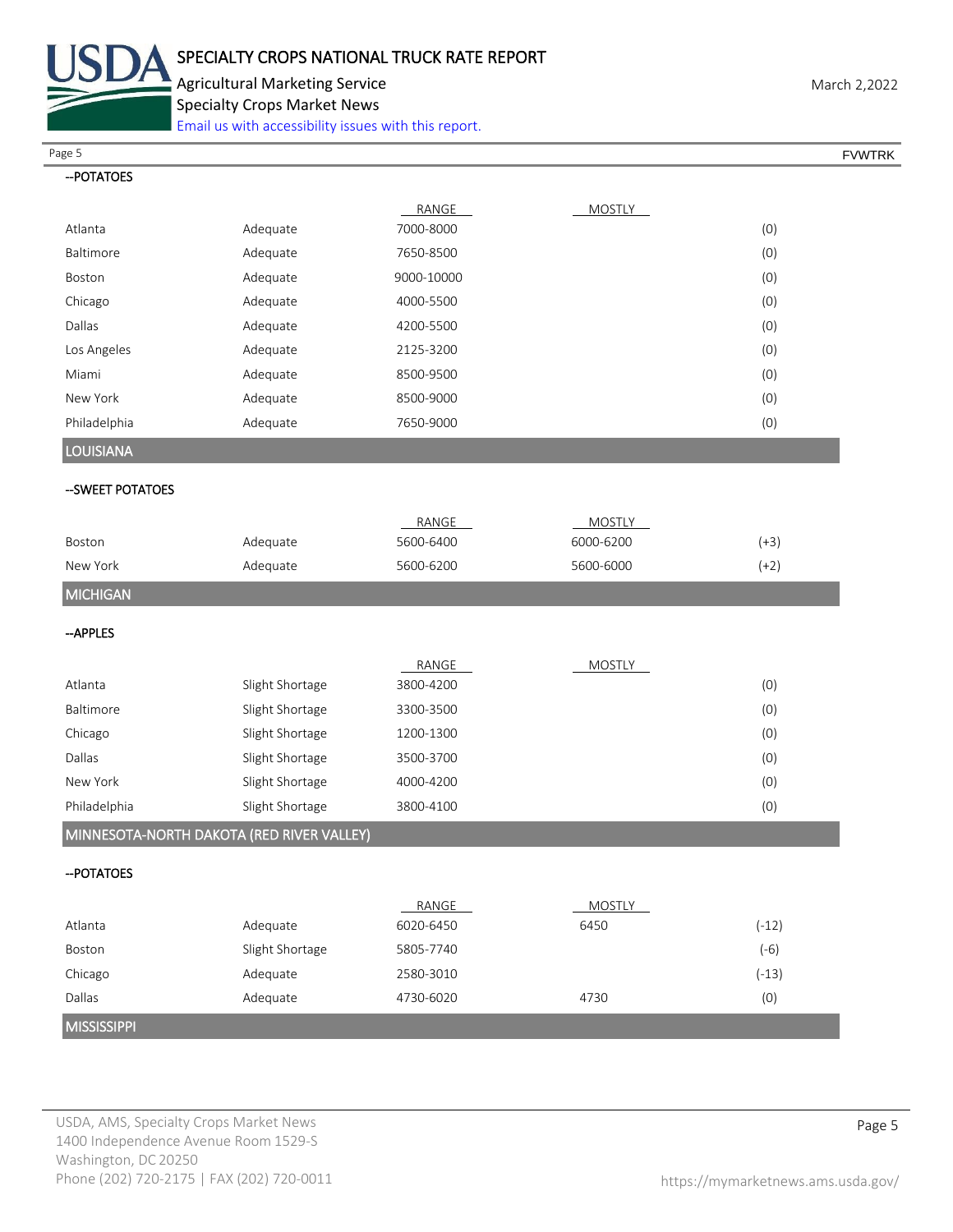

Agricultural Marketing Service **March 2,2022** March 2,2022 Specialty Crops Market News

[Email us with accessibility issues with this report.](mailto:mars@ams.usda.gov?subject=508%20Inquiry/Report)

Page 6 FVWTRK

| --SWEET POTATOES              |                 |           |               |     |
|-------------------------------|-----------------|-----------|---------------|-----|
|                               |                 | RANGE     | MOSTLY        |     |
| Atlanta                       | Adequate        | 1600-1800 |               | (0) |
| Chicago                       | Adequate        | 2000-2800 | 2300-2600     | (0) |
| <b>NEW YORK</b>               |                 |           |               |     |
| --APPLES                      |                 |           |               |     |
|                               |                 | RANGE     | <b>MOSTLY</b> |     |
| Atlanta                       | Slight Shortage | 4400-5500 | 4400-4800     | (0) |
| Baltimore                     | Slight Shortage | 2000-4000 | 2200-3000     | (0) |
| Boston                        | Slight Shortage | 2000-4000 | 3500-3800     | (0) |
| Miami                         | Slight Shortage | 4500-7000 | 5300-6500     | (0) |
| New York                      | Slight Shortage | 1800-3500 | 3000-3500     | (0) |
| Philadelphia                  | Slight Shortage | 2000-5000 | 3000-3500     | (0) |
| <b>EASTERN NORTH CAROLINA</b> |                 |           |               |     |
|                               |                 |           |               |     |

#### --SWEET POTATOES

|              |          | RANGE     | <b>MOSTLY</b> |     |
|--------------|----------|-----------|---------------|-----|
| Atlanta      | Shortage | 2800-2800 |               | (0) |
| Baltimore    | Shortage | 2200-2200 |               | (0) |
| Boston       | Shortage | 3500-4000 |               | (0) |
| Chicago      | Shortage | 4500-4500 |               | (0) |
| Miami        | Shortage | 3000-3000 |               | (0) |
| New York     | Shortage | 2800-3000 |               | (0) |
| Philadelphia | Shortage | 2200-2500 |               | (0) |

# MEXICO CROSSINGS THROUGH SOUTH TEXAS

# --BROCCOLI, CARROTS, CHAYOTE, CILANTRO, CUCUMBERS, GRAPEFRUIT, LIMES, MANGOES, ORANGES, PAPAYA, PEPPERS, ANAHEIM, PEPPERS, BELL TYPE, PEPPERS, HABANERO, PEPPERS, JALAPENO, PEPPERS, POBLANO, PEPPERS, SERRANO, PINEAPPLES, TOMATILLOS, TOMATOES, TOMATOES, GRAPE TYPE, TOMATOES, PLUM TYPE AND WATERMELONS

|              |          | RANGE     | <b>MOSTLY</b> |        |
|--------------|----------|-----------|---------------|--------|
| Atlanta      | Adequate | 3800-4500 | 4000-4400     | (0)    |
| Baltimore    | Adequate | 6200-7000 | 6400-6800     | $(-1)$ |
| Boston       | Adequate | 7800-8600 | 8000-8400     | (0)    |
| Chicago      | Adequate | 4800-5400 | 5000-5200     | (+4)   |
| Dallas       | Adequate | 1700-2200 | 1800-2000     | (0)    |
| Los Angeles  | Adequate | 3400-4500 | 3700-4000     | $(+8)$ |
| Miami        | Adequate | 4400-5200 | 4700-5000     | (0)    |
| New York     | Adequate | 7400-8200 | 7500-7900     | $(-1)$ |
| Philadelphia | Adequate | 6300-7600 | 6800-7200     | (-9)   |

USDA, AMS, Specialty Crops Market News **Page 6** 1400 Independence Avenue Room 1529-S Washington, DC 20250 Phone (202) 720-2175 | FAX (202) 720-0011 <https://mymarketnews.ams.usda.gov/>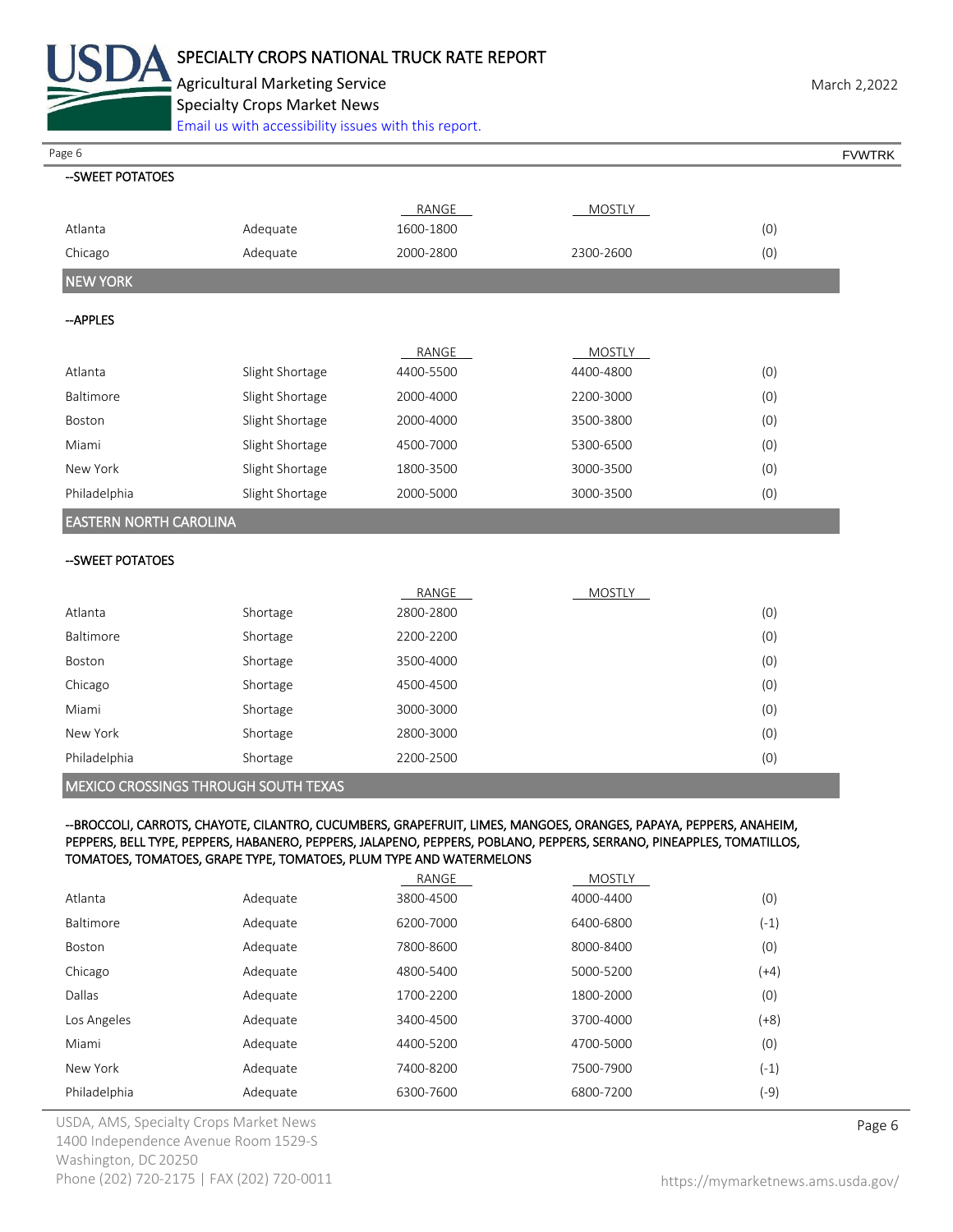

# SPECIALTY CROPS NATIONAL TRUCK RATE REPORT

Agricultural Marketing Service **March 2,2022** March 2,2022

Specialty Crops Market News

[Email us with accessibility issues with this report.](mailto:mars@ams.usda.gov?subject=508%20Inquiry/Report)

| Page 7                           |                                                 |             |               |        |               |
|----------------------------------|-------------------------------------------------|-------------|---------------|--------|---------------|
| Seattle                          | Adequate                                        | 7800-8400   | 7800-8200     | $(+3)$ | <b>FVWTRK</b> |
| <b>COLUMBIA BASIN WASHINGTON</b> |                                                 |             |               |        |               |
| -- ONIONS, DRY AND POTATOES      |                                                 |             |               |        |               |
|                                  |                                                 |             |               |        |               |
|                                  |                                                 | RANGE       | <b>MOSTLY</b> |        |               |
| Atlanta                          | Adequate                                        | 9000-9200   |               | (0)    |               |
| Dallas                           | Adequate                                        | 6500-7900   |               | (0)    |               |
| Los Angeles                      | Adequate                                        | 3200-3700   |               | (0)    |               |
| Miami                            | Adequate                                        | 9800-11500  |               | (0)    |               |
| New York                         | Adequate                                        | 10800-11500 |               | (0)    |               |
|                                  | YAKIMA VALLEY AND WENATCHEE DISTRICT WASHINGTON |             |               |        |               |
| -- APPLES AND PEARS              |                                                 |             |               |        |               |
|                                  |                                                 | RANGE       | MOSTLY        |        |               |
| Atlanta                          | Adequate                                        | 8300-9700   | 9200-9700     | (0)    |               |
| Baltimore                        | Adequate                                        | 9300-10500  | 9300-9700     | $(+1)$ |               |
| Boston                           | Adequate                                        | 9700-11500  | 10000-10800   | (0)    |               |
| Chicago                          | Adequate                                        | 6800-8000   | 7000-7600     | (0)    |               |
| Dallas                           | Adequate                                        | 7300-8600   | 7400-8000     | (0)    |               |
| Los Angeles                      | Adequate                                        | 3000-3800   | 3200-3600     | (0)    |               |
| Miami                            | Adequate                                        | 10200-11300 | 10200-11000   | $(+1)$ |               |
| New York                         | Adequate                                        | 9600-11000  | 9600-10300    | (0)    |               |
| Philadelphia                     | Adequate                                        | 9300-10800  | 9300-9800     | $(+1)$ |               |
| Seattle                          | Adequate                                        | 1000-1200   | 1000-1100     | (0)    |               |
| <b>CENTRAL WISCONSIN</b>         |                                                 |             |               |        |               |
| -- ONIONS, DRY AND POTATOES      |                                                 |             |               |        |               |
|                                  |                                                 | RANGE       | MOSTLY        |        |               |
| Atlanta                          | Slight Shortage                                 | 4250-5400   | 4675-4800     | (0)    |               |
| Baltimore                        | Slight Shortage                                 | 4250-4675   | 4500-4675     | (0)    |               |
| Boston                           | Slight Shortage                                 | 4675-5200   |               | (0)    |               |
| Chicago                          | Slight Shortage                                 | 1275-1700   | 1275-1300     | (0)    |               |

| Miami<br>Slight Shortage        | 6500-6800 |           | (0) |
|---------------------------------|-----------|-----------|-----|
| New York<br>Slight Shortage     | 4675-5100 | 5000-5100 | (0) |
| Philadelphia<br>Slight Shortage | 4250-4675 | 4500-4675 | (0) |